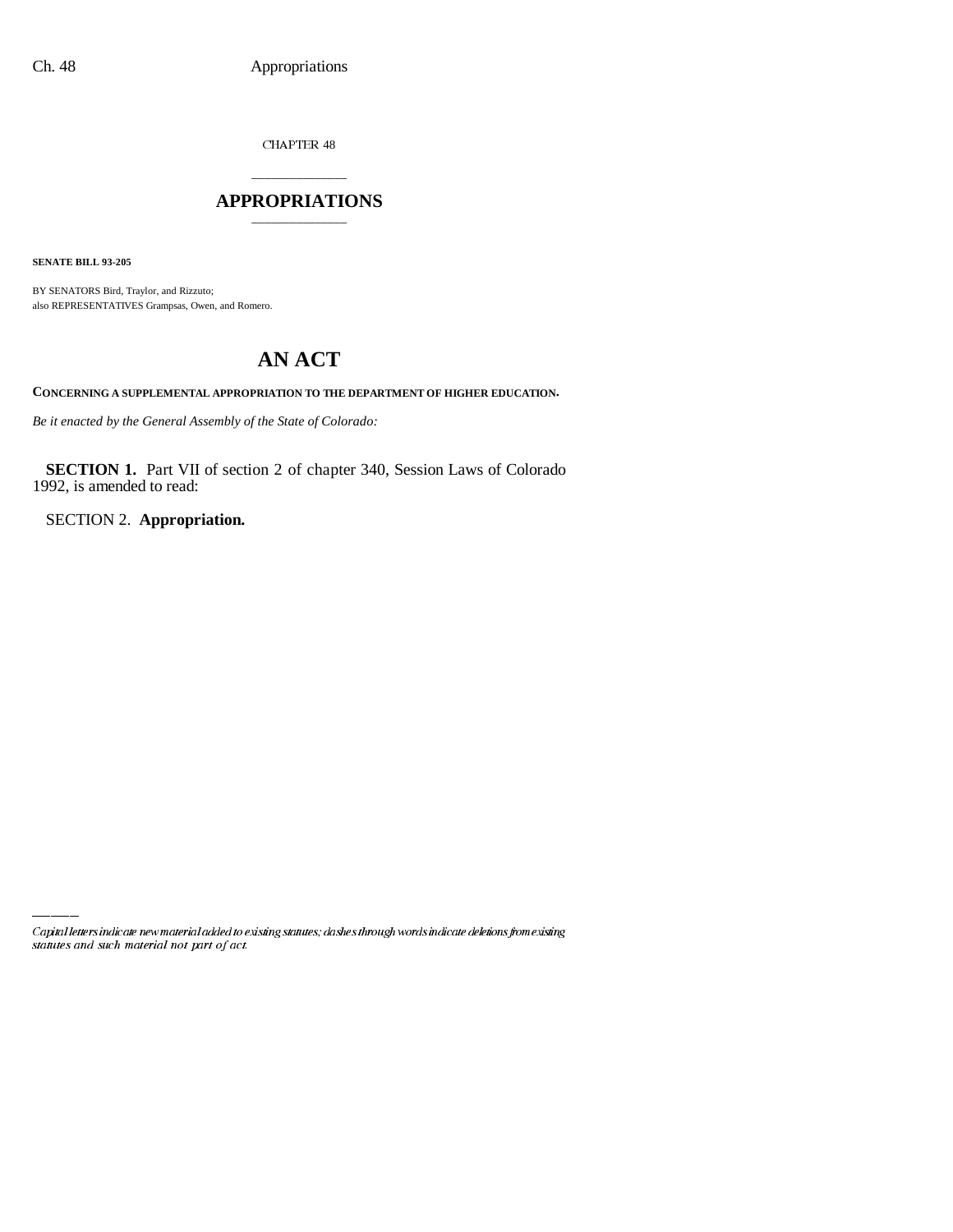|                                                  |              |                               | <b>APPROPRIATION FROM</b> |                                |
|--------------------------------------------------|--------------|-------------------------------|---------------------------|--------------------------------|
| <b>ITEM <math>\&amp;</math></b><br><b>SUBTOT</b> | <b>TOTAL</b> | <b>GENERAL</b><br><b>FUND</b> | CASH<br><b>FUNDS</b>      | <b>FEDERAL</b><br><b>FUNDS</b> |
|                                                  |              | S                             | S                         |                                |

### **PART VII DEPARTMENT OF HIGHER EDUCATION**

### **(1) DEPARTMENT ADMINISTRATIVE OFFICE** <sup>1</sup>

| 146,998                     |         | 146,998 |                          |
|-----------------------------|---------|---------|--------------------------|
|                             |         |         |                          |
| 9.231                       |         | 9,231   |                          |
|                             |         |         |                          |
| 23,380                      |         | 20,566  | $2,814$ (T) <sup>a</sup> |
| 27,732                      |         | 26,858  | $874 (T)^{a}$            |
|                             |         |         |                          |
| 35,923                      |         | 26,068  | $9,855$ (T) <sup>a</sup> |
| <b>Purchase of Services</b> |         |         |                          |
|                             |         |         |                          |
| 2.125                       |         | 2,125   |                          |
|                             |         |         |                          |
|                             |         |         |                          |
| 2,849                       |         | 2,849   |                          |
|                             | 248,238 |         |                          |
|                             |         |         |                          |

<sup>a</sup> These amounts shall be from the Division of Private Occupational Schools.

## **(2) COLORADO COMMISSION ON HIGHER EDUCATION** <sup>25</sup>

| (A) Administration $\frac{1}{1.636,315}$<br><b>Administration Travel</b> |            |           |                              |
|--------------------------------------------------------------------------|------------|-----------|------------------------------|
|                                                                          |            |           |                              |
| Expenses                                                                 | 34,203     |           |                              |
|                                                                          | 1,670,518  | 1,670,518 |                              |
| (B) Special Purpose                                                      |            |           |                              |
| <b>Western Interstate</b>                                                |            |           |                              |
| Commission for Higher                                                    |            |           |                              |
| Education                                                                | 75,000     | 75,000    |                              |
| WICHE -                                                                  | 234,300    | 234,300   |                              |
| Optometry                                                                |            |           |                              |
| <b>Higher Education</b>                                                  |            |           |                              |
| Extension and                                                            |            |           |                              |
| Correspondence                                                           |            |           |                              |
| Instruction                                                              | 26,500,000 |           | $26,500,000$ <sup>a</sup>    |
| <b>Grants for Auxiliary</b>                                              |            |           |                              |
| Enterprise                                                               | 100,000    | 100,000   |                              |
| Programs                                                                 |            |           |                              |
| Programs of                                                              |            |           |                              |
| Excellence                                                               | 3,072,769  |           | $3,072,769$ (T) <sup>b</sup> |
| Colorado Children's                                                      |            |           |                              |
| <b>Trust Fund</b>                                                        | 410,458    |           | 410,458 $\degree$            |
| Veterinary School                                                        |            |           |                              |
| Capital Outlay                                                           | 250,000    | 120,000   | $130,000$ <sup>d</sup>       |
|                                                                          | 30,642,527 |           |                              |

<sup>a</sup> This amount shall be from tuition for extension and correspondence courses.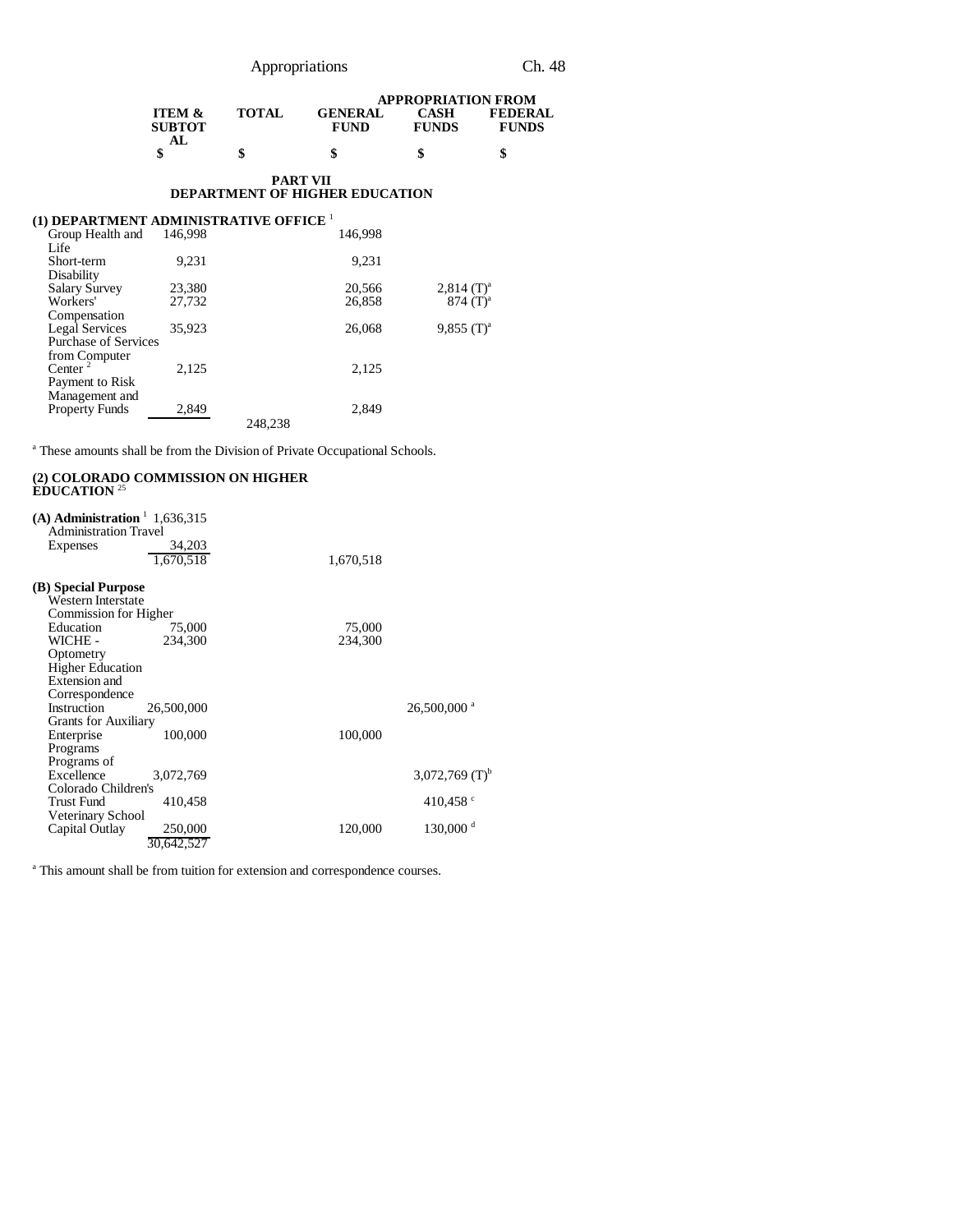|                                           |              | <b>APPROPRIATION FROM</b>     |                      |                                |  |
|-------------------------------------------|--------------|-------------------------------|----------------------|--------------------------------|--|
| <b>ITEM &amp;</b><br><b>SUBTOT</b><br>AL. | <b>TOTAL</b> | <b>GENERAL</b><br><b>FUND</b> | CASH<br><b>FUNDS</b> | <b>FEDERAL</b><br><b>FUNDS</b> |  |
|                                           | a.           | ٠П                            |                      | \$                             |  |

<sup>b</sup> Of this amount, which includes statewide and departmental indirect cost recoveries, \$2,571,371 shall be from the Governing Boards, \$155,382 shall be from the Colorado Commission on Higher Education, \$280,209 shall be from the Student Loan Division, \$1,407 shall be from the Experiment Station, \$36,963 shall be from the Cooperative Extension Service, \$14,694 shall be from the State Forest Service, \$3,628 shall be from the Council on the Arts and Humanities, \$6,291 shall be from the State Historical Society, and \$2,824 shall be from the Division of Private Occupational Schools. c This amount shall be from the Colorado Children's Trust Fund.

d This amount shall be from the Western Interstate Commission on Higher Education.

| (C) Financial Aid               |            |            |            |           |
|---------------------------------|------------|------------|------------|-----------|
| Need Based                      | 13,333,697 |            | 13,333,697 |           |
| <b>Grants</b>                   |            |            |            |           |
| Need Based Grants,              |            |            |            |           |
| Part-time Students              | 500,000    |            | 500,000    |           |
| Merit Based                     | 10.112.922 |            | 10.112.922 |           |
| Grants                          |            |            |            |           |
| Work Study <sup>26</sup>        | 9,872,181  |            | 9,872,181  |           |
| <b>Required Federal</b>         |            |            |            |           |
| Match                           | 4,025,214  |            | 1,290,849  | 2,734,365 |
| Veterans' Tuition               |            |            |            |           |
| Assistance                      | 15,000     |            | 15,000     |           |
| Law Enforcement/POW             |            |            |            |           |
| Tuition Assistance              | 20.747     |            | 20,747     |           |
| <b>Native American Students</b> |            |            |            |           |
| pursuant to Section             |            |            |            |           |
| 23-52-105, C.R.S. 1,862,001     |            |            | 1,862,001  |           |
| Grant Program for               |            |            |            |           |
| Nurses Training <sup>27</sup>   | 220,800    |            | 220,800    |           |
|                                 | 39.962.562 |            |            |           |
|                                 |            | 72,275,607 |            |           |

### **(3) TRUSTEES OF THE STATE COLLEGES IN**

|  | <b>COLORADO</b> |  |
|--|-----------------|--|
|  |                 |  |

| Governing Board and             |            |                         |                         |
|---------------------------------|------------|-------------------------|-------------------------|
| General Campuses <sup>1,2</sup> | 90,905,277 | 53,166,388 <sup>a</sup> | 37,738,889 <sup>b</sup> |

<sup>a</sup> For informational purposes, of this amount, \$464,698 is for General Fund travel.<br><sup>b</sup> This amount includes tuition income, indirect cost recoveries, and other sources of funds that have traditionally been appropriated as cash funds to institutions of higher education.

#### **(4) STATE BOARD OF AGRICULTURE (A) Governing Board and**

| $(22)$ over $\frac{1}{2}$ over $\frac{1}{2}$ and $\frac{1}{2}$<br>General Campuses 189,608,24 |  | $88,200,510^{a}$ 101,407,736 <sup>b</sup> |
|-----------------------------------------------------------------------------------------------|--|-------------------------------------------|
| 1, 2                                                                                          |  |                                           |

<sup>a</sup> For informational purposes, of this amount, \$788,464 is for General Fund travel.<br><sup>b</sup> This amount includes tuition income, indirect cost recoveries, and other sources of funds that have traditionally been appropriated as cash funds to institutions of higher education.

## **(B) CSU Agricultural Experiment Station** 1, 2, 28

| эганчи                 |           |           |                        |           |
|------------------------|-----------|-----------|------------------------|-----------|
| <b>Program Costs</b>   | 9.752.840 | 7.906.319 | $235.716$ <sup>a</sup> | 1.610.805 |
| <b>Travel Expenses</b> | 117.526   | 61.976    | 4.284 $^{\circ}$       | 51.266    |
|                        | 9.870.366 |           |                        |           |

<sup>a</sup> These amounts shall be from the sale of crops, and, of these amounts, \$1,407 shall be for indirect cost assessments.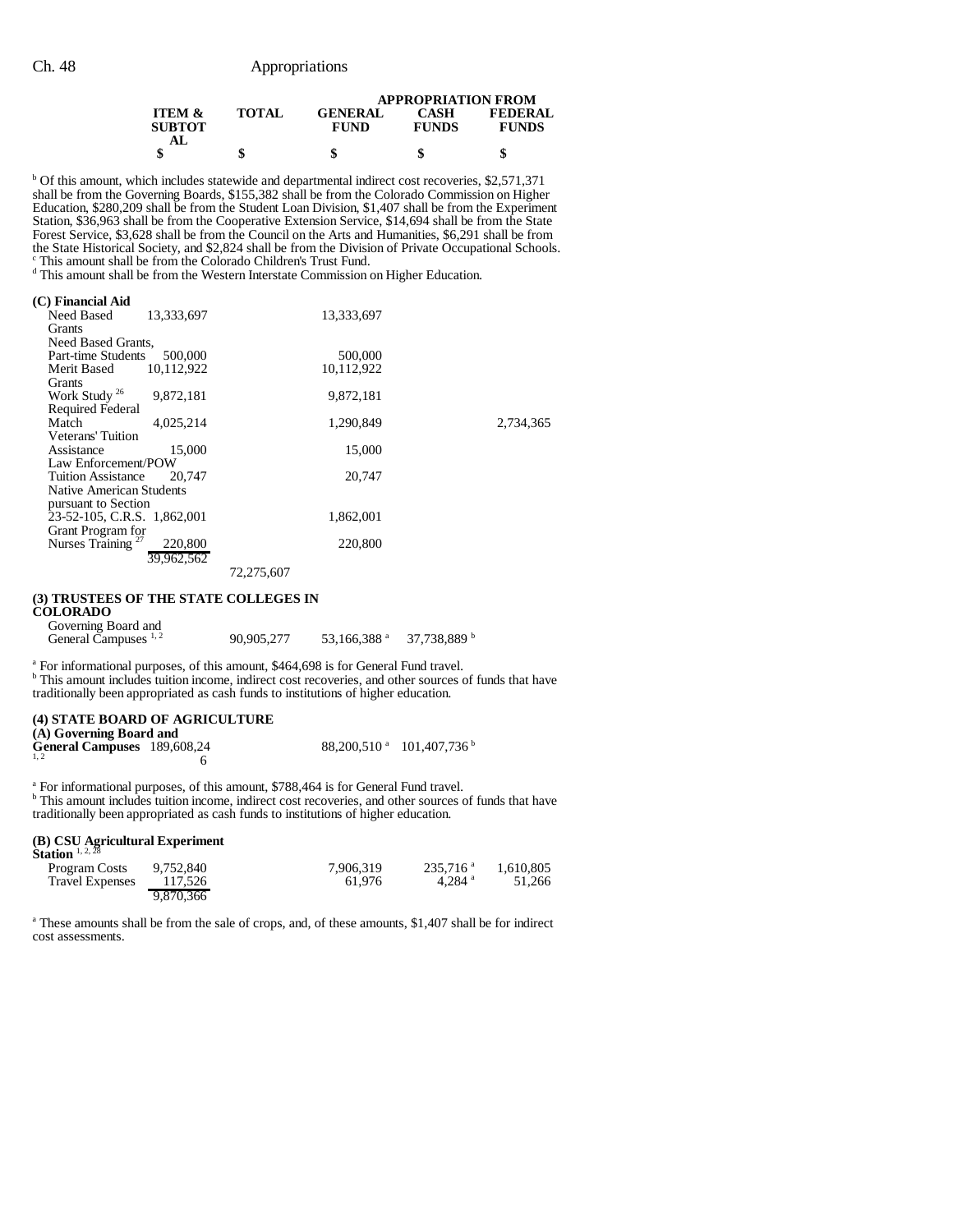| Appropriations |
|----------------|

|              | <b>APPROPRIATION FROM</b>     |                      |                                |  |
|--------------|-------------------------------|----------------------|--------------------------------|--|
| <b>TOTAL</b> | <b>GENERAL</b><br><b>FUND</b> | CASH<br><b>FUNDS</b> | <b>FEDERAL</b><br><b>FUNDS</b> |  |
|              | S                             |                      | \$                             |  |
|              |                               |                      |                                |  |

## **(C) CSU Cooperative Extension Service** 28, 29

| (1) Extension Service  |            |               |                       |              |
|------------------------|------------|---------------|-----------------------|--------------|
| Administration and     |            |               |                       |              |
| Support $^{1,2}$       | 1.269.567  | 1.269.567     |                       |              |
|                        |            | $(33.9$ FTE)  |                       |              |
| Campus, Field and      |            |               |                       |              |
| Support Staff          | 9.501.402  | 6,513,515     | 922.748 $a$           | 2,065,139    |
|                        |            | $(140.9$ FTE) | $(20.3$ FTE)          | $(40.6$ FTE) |
| <b>Travel Expenses</b> | 182,400    | 118,615       | $20,108$ <sup>a</sup> | 43,677       |
|                        | 10.953.369 |               |                       |              |
|                        |            |               |                       |              |

<sup>a</sup> Of these amounts, \$817,083(L) shall be from county funds for field agent salaries, and \$125,773 shall be from other cash sales, and, of these amounts, \$23,656 shall be for indirect cost assessments.

| (2) Sponsored Programs |           |                        |           |
|------------------------|-----------|------------------------|-----------|
| Program Costs          | 2.150,000 | $743,000$ <sup>a</sup> | 1.407.000 |
| <b>Travel Expenses</b> | 150,000   | 57.000 a               | 93,000    |
|                        | 2,300,000 |                        |           |

<sup>a</sup> These amounts shall be from various grants, contracts, and other cash funds received by the Extension Service, and, of these amounts, \$13,307 shall be for indirect cost assessments.

## **(D) Colorado State Forest Service** 1, 2, 28

| ervice $4, 4, 28$           |           |              |                        |         |
|-----------------------------|-----------|--------------|------------------------|---------|
| (1) State Forest Service    |           |              |                        |         |
| Administration and          |           |              |                        |         |
| Support                     | 430,691   | 430,691      |                        |         |
|                             |           | $(12.5$ FTE) |                        |         |
| <b>Forest Watershed</b>     |           |              |                        |         |
| Management and              |           |              |                        |         |
| Protection                  | 2.945.125 | 2,612,951    | $111.436$ <sup>a</sup> | 220.738 |
|                             | 3.095.125 | 2,662,951    |                        | 320,738 |
|                             |           | $(68.2$ FTE) |                        |         |
| <b>Travel Expenses</b>      | 45.314    | 32.488       | $3,564$ <sup>a</sup>   | 9,262   |
| <b>Grand Junction State</b> |           |              |                        |         |
| Office Building             |           |              |                        |         |
|                             | 7.024     |              |                        |         |
| <b>Leased Space</b>         |           | 7,024        |                        |         |
| Fire Truck                  |           |              |                        |         |
| Replacement/Rep             | 105,000   | 105,000      |                        |         |
| air <sup>30</sup>           |           |              |                        |         |
|                             | 3,533,154 |              |                        |         |
|                             | 3,683,154 |              |                        |         |

<sup>a</sup> These amounts shall be from fees for services and from other cash sources, and, of these amounts, \$1,322 shall be for indirect cost assessments.

(2) Special Programs Program Costs 1,925,721 Travel Expenses 19,350 Indirect Cost Assessment  $\frac{7,347}{1,952,418}$ 1,952,418 a

<sup>a</sup> This amount shall be from contracts and other cash funds received by the Forest Service.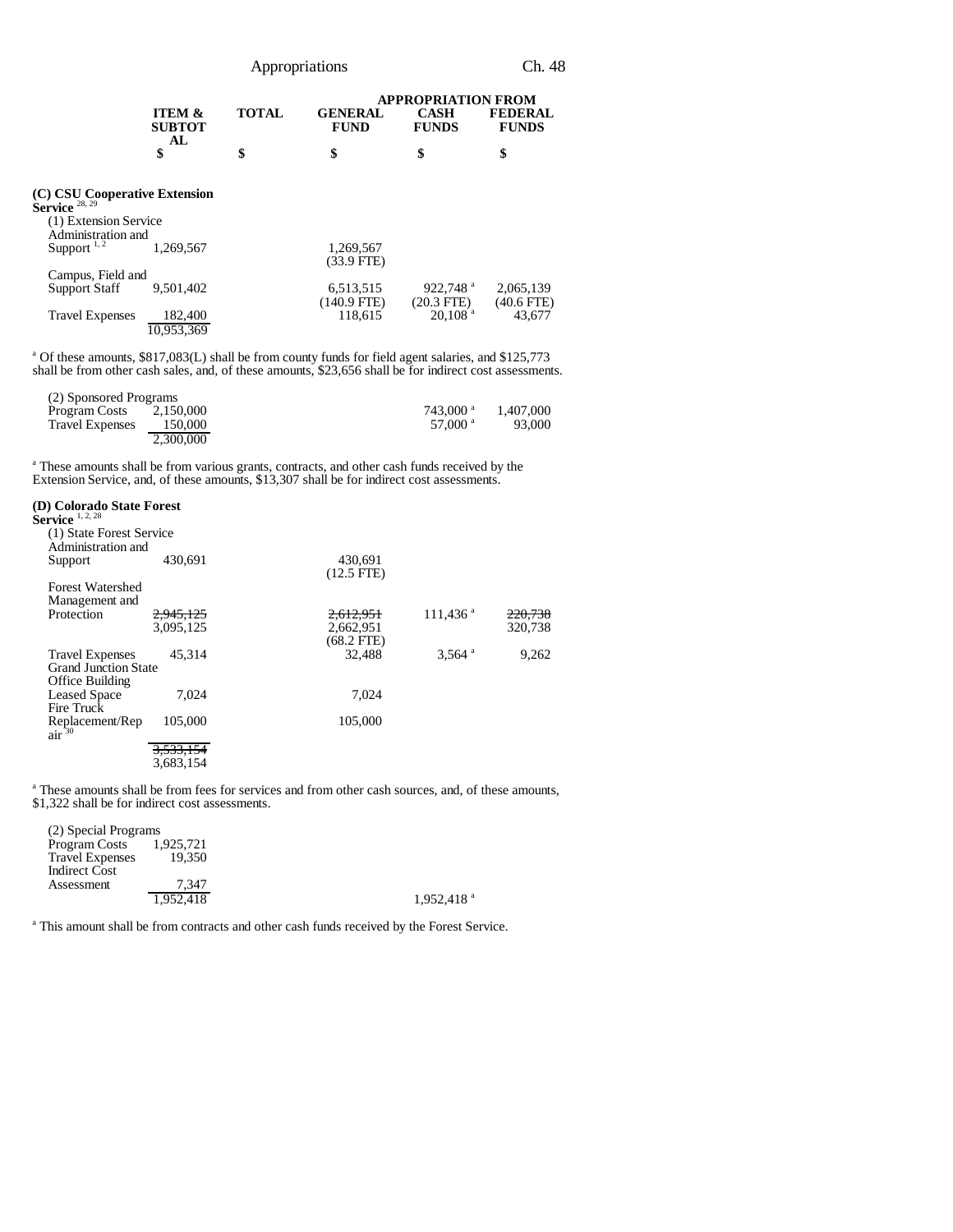## Ch. 48 Appropriations

|                                                                                                                                                                                                                                                                                                                                                                                                                                                                                                                                                                                                                                                                                                                                       |                                                                |                                       |                                                     | <b>APPROPRIATION FROM</b>                       |                                |  |
|---------------------------------------------------------------------------------------------------------------------------------------------------------------------------------------------------------------------------------------------------------------------------------------------------------------------------------------------------------------------------------------------------------------------------------------------------------------------------------------------------------------------------------------------------------------------------------------------------------------------------------------------------------------------------------------------------------------------------------------|----------------------------------------------------------------|---------------------------------------|-----------------------------------------------------|-------------------------------------------------|--------------------------------|--|
|                                                                                                                                                                                                                                                                                                                                                                                                                                                                                                                                                                                                                                                                                                                                       | <b>ITEM &amp;</b><br><b>SUBTOT</b><br>AL                       | TOTAL                                 | <b>GENERAL</b><br><b>FUND</b>                       | CASH<br><b>FUNDS</b>                            | <b>FEDERAL</b><br><b>FUNDS</b> |  |
|                                                                                                                                                                                                                                                                                                                                                                                                                                                                                                                                                                                                                                                                                                                                       |                                                                | \$                                    | \$                                                  | \$                                              | \$                             |  |
| (3) Sponsored Programs<br>Program Costs<br><b>Travel Expenses</b><br><b>Indirect Cost</b>                                                                                                                                                                                                                                                                                                                                                                                                                                                                                                                                                                                                                                             | 1,559,253<br>32,154                                            |                                       |                                                     |                                                 |                                |  |
| Assessment                                                                                                                                                                                                                                                                                                                                                                                                                                                                                                                                                                                                                                                                                                                            | 6,025<br>1.597.432                                             | <del>219,814,985</del><br>219,964,985 |                                                     |                                                 | 1,597,432                      |  |
| (5) REGENTS OF THE UNIVERSITY OF COLORADO                                                                                                                                                                                                                                                                                                                                                                                                                                                                                                                                                                                                                                                                                             |                                                                |                                       |                                                     |                                                 |                                |  |
| (A) Board of Regents and<br>General Campuses 380,670,39                                                                                                                                                                                                                                                                                                                                                                                                                                                                                                                                                                                                                                                                               |                                                                |                                       | $149,693,230^{\text{ a}}$ $230,977,160^{\text{ b}}$ |                                                 |                                |  |
| <sup>a</sup> For informational purposes, of this amount, \$1,866,487 is for General Fund travel.<br><sup>b</sup> Of this amount, \$3,445,488(T) shall be from Metropolitan State College of Denver and the<br>Community College of Denver for their share of the costs of the Auraria Library and Media Center,<br>and the remainder includes tuition income, indirect cost recoveries, and other sources of funds that<br>have traditionally been appropriated as cash funds to institutions of higher education.<br>(B) Health Sciences Center <sup>1,2</sup><br>(1) Advisory Commission on<br><b>Family Medicine</b><br>Residency Training<br>Programs <sup>31</sup><br>Commission<br>Expenses<br>Commission<br>Travel<br>Expenses | 1,527,569<br>90,641<br>81,041<br>6,825                         |                                       |                                                     |                                                 |                                |  |
|                                                                                                                                                                                                                                                                                                                                                                                                                                                                                                                                                                                                                                                                                                                                       | 1,625,035<br>1,615,435                                         |                                       | 1,625,035<br>1,615,435                              |                                                 |                                |  |
| (2) Indigent Care Program<br>Administration <sup>32</sup>                                                                                                                                                                                                                                                                                                                                                                                                                                                                                                                                                                                                                                                                             | 373,920<br>$(7.0$ FTE)                                         |                                       | 222,790                                             | $151,130$ <sup>a</sup>                          |                                |  |
| Denver Indigent Care<br>Program<br>Out-state Indigent                                                                                                                                                                                                                                                                                                                                                                                                                                                                                                                                                                                                                                                                                 | 13,606,989                                                     |                                       | 5,859,885                                           | $7,747,104$ (T) <sup>b</sup>                    |                                |  |
| Care Program                                                                                                                                                                                                                                                                                                                                                                                                                                                                                                                                                                                                                                                                                                                          | 7,162,305<br>9,033,650                                         |                                       | <del>7,162,305</del><br>9,033,650                   |                                                 |                                |  |
| Specialty Indigent<br>Care Program                                                                                                                                                                                                                                                                                                                                                                                                                                                                                                                                                                                                                                                                                                    | 800,000<br>1,539,138                                           |                                       | 800,000<br>1,539,138                                |                                                 |                                |  |
| University Hospital -<br>Indigent Care                                                                                                                                                                                                                                                                                                                                                                                                                                                                                                                                                                                                                                                                                                |                                                                |                                       |                                                     |                                                 |                                |  |
| Program <sup>33</sup>                                                                                                                                                                                                                                                                                                                                                                                                                                                                                                                                                                                                                                                                                                                 | <del>11,732,351</del>                                          |                                       | <del>3,773,645</del>                                | 7,958,706(1)                                    |                                |  |
| Colorado Child Health<br>Plan                                                                                                                                                                                                                                                                                                                                                                                                                                                                                                                                                                                                                                                                                                         | 10,993,213<br>1,360,170<br><del>35,035,735</del><br>36,907,080 |                                       | 1,163,162                                           | 9,830,051 $(T)^{b}$<br>$1,360,170$ <sup>a</sup> |                                |  |

<sup>a</sup> These amounts shall be from the Colorado Children's Health Plan Cash Fund, and, of these amounts, it is estimated that \$650,000 shall be from University Hospital, \$211,300 shall be from fees, and \$650,000 shall be from private donations.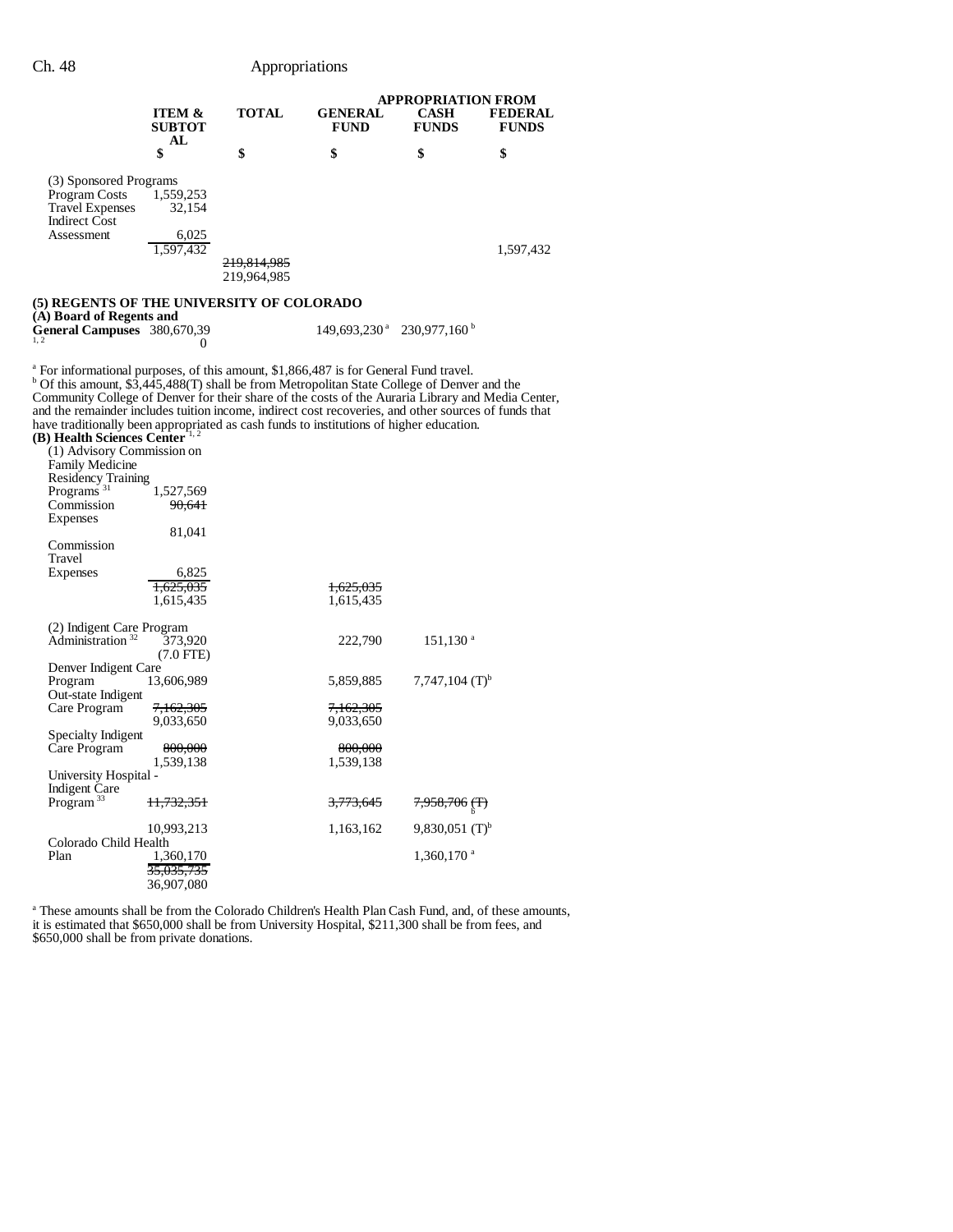|                                                                                                                                                                                                                                                                                                                                                                                           | Appropriations                              |                                       |                                             | Ch. 48                                    |                              |
|-------------------------------------------------------------------------------------------------------------------------------------------------------------------------------------------------------------------------------------------------------------------------------------------------------------------------------------------------------------------------------------------|---------------------------------------------|---------------------------------------|---------------------------------------------|-------------------------------------------|------------------------------|
|                                                                                                                                                                                                                                                                                                                                                                                           | <b>ITEM &amp;</b><br><b>SUBTOT</b><br>AL    | <b>TOTAL</b>                          | GENERAL<br><b>FUND</b>                      | <b>APPROPRIATION FROM</b><br><b>FUNDS</b> | CASH FEDERAL<br><b>FUNDS</b> |
|                                                                                                                                                                                                                                                                                                                                                                                           | \$                                          | \$                                    | \$                                          | \$                                        | \$                           |
| <sup>b</sup> These amounts shall be from the Department of Social Services, Medical Assistance Division.                                                                                                                                                                                                                                                                                  |                                             |                                       |                                             |                                           |                              |
|                                                                                                                                                                                                                                                                                                                                                                                           |                                             | <del>417,331,160</del><br>419,192,905 |                                             |                                           |                              |
| (6) TRUSTEES OF THE COLORADO SCHOOL OF<br><b>MINES</b>                                                                                                                                                                                                                                                                                                                                    |                                             |                                       |                                             |                                           |                              |
| General Campus <sup>1,2</sup>                                                                                                                                                                                                                                                                                                                                                             |                                             | 28,304,939                            | $11,590,579$ $^{a}$ $16,714,360$ $^{b}$     |                                           |                              |
| <sup>a</sup> For informational purposes, of this amount, \$90,488 is for General Fund travel.<br><sup>b</sup> This amount includes tuition income, indirect cost recoveries, and other sources of funds that have<br>traditionally been appropriated as cash funds to institutions of higher education.<br>(7) UNIVERSITY OF NORTHERN                                                     |                                             |                                       |                                             |                                           |                              |
| <b>COLORADO</b>                                                                                                                                                                                                                                                                                                                                                                           |                                             |                                       |                                             |                                           |                              |
| General Campus <sup>1,2</sup>                                                                                                                                                                                                                                                                                                                                                             |                                             |                                       | $54,309,501$ $30,085,304$ $24,224,197$ b    |                                           |                              |
| <sup>b</sup> This amount includes tuition income, indirect cost recoveries, and other sources of funds that have<br>traditionally been appropriated as cash funds to institutions of higher education.<br>(8) STATE BOARD FOR COMMUNITY<br><b>COLLEGES</b><br>AND OCCUPATIONAL EDUCATION 1,2<br>(A) State System Community Colleges<br>Governing Board and<br>General Campuses 113,840,45 | 1                                           |                                       | 66,667,920 $^{\rm a}$ 47,172,531 $^{\rm b}$ |                                           |                              |
| <sup>a</sup> For informational purposes, of this amount, \$457,106 is for General Fund travel.<br><sup>b</sup> This amount includes tuition income, indirect cost recoveries, and other sources of funds that have<br>traditionally been appropriated as cash funds to institutions of higher education.                                                                                  |                                             |                                       |                                             |                                           |                              |
| (B) Local District Junior<br><b>College Grants pursuant</b><br>to Section 23-71-301,<br>C.R.S.                                                                                                                                                                                                                                                                                            | 15,266,953                                  |                                       | 15,266,953                                  |                                           |                              |
| (C) Division of Occupational<br>Education $1, 2, 28$<br>(1) Administration<br>Administrative<br>Costs<br><b>Administration Travel</b><br>Expenses                                                                                                                                                                                                                                         | 558,917<br>$(9.0$ FTE)<br>43.294<br>602,211 |                                       | 602,211                                     |                                           |                              |
| (2) Colorado Vocational<br><b>Act Distributions</b><br>pursuant to Section<br>23-8-102, C.R.S. 15,142,766<br>11, 34                                                                                                                                                                                                                                                                       |                                             |                                       | 15,142,766                                  |                                           |                              |

(3) Area Vocational Postsecondary Programs pursuant to Section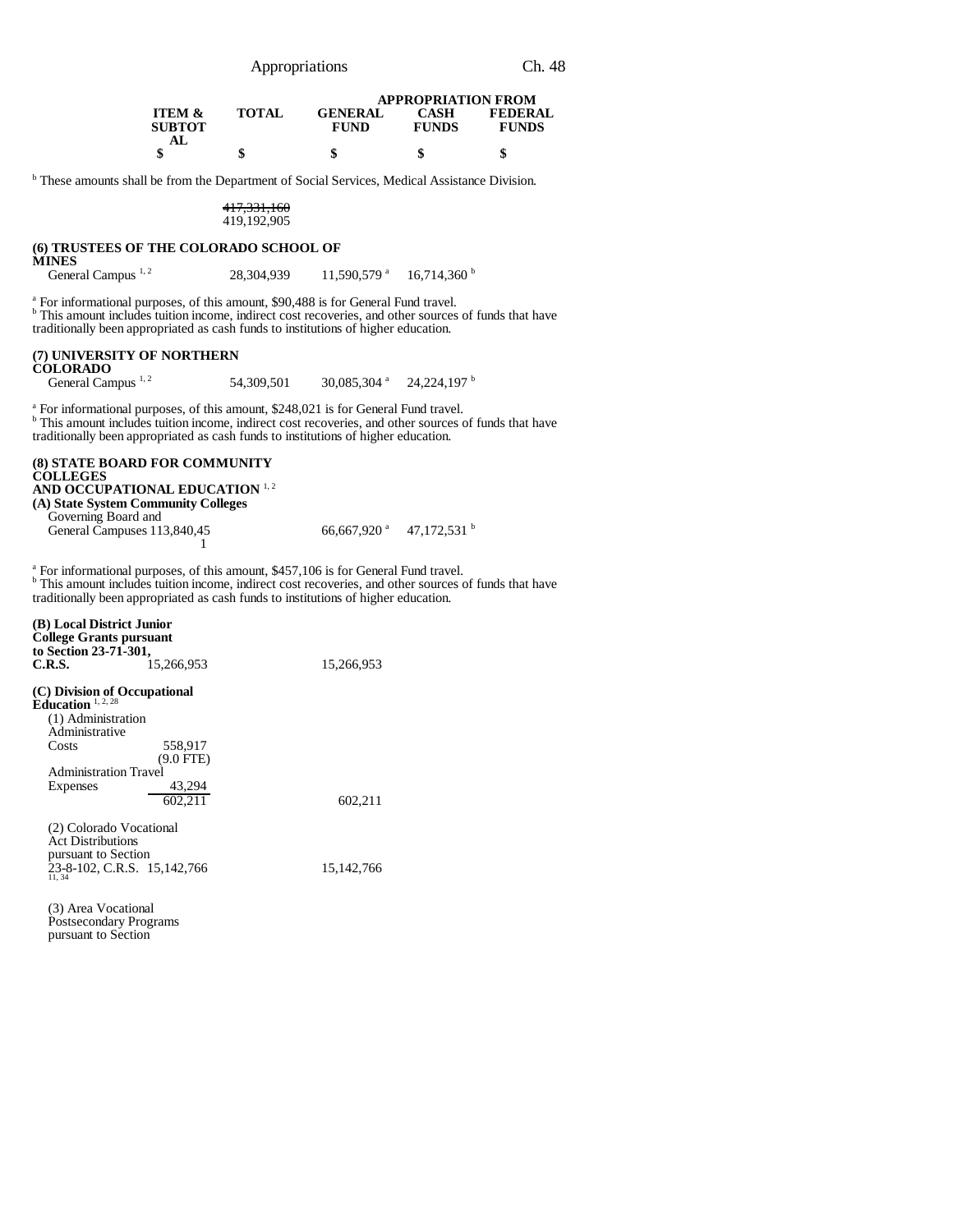Ch. 48 Appropriations

|                                                      |                                         | <b>APPROPRIATION FROM</b> |                               |                             |                                |
|------------------------------------------------------|-----------------------------------------|---------------------------|-------------------------------|-----------------------------|--------------------------------|
|                                                      | <b>ITEM &amp;</b><br><b>SUBTOT</b>      | <b>TOTAL</b>              | <b>GENERAL</b><br><b>FUND</b> | <b>CASH</b><br><b>FUNDS</b> | <b>FEDERAL</b><br><b>FUNDS</b> |
|                                                      | AL<br>\$                                | \$                        | \$                            | \$                          | \$                             |
| 23-71-303, C.R.S. 10,614,199<br>34                   |                                         |                           | 10,614,199                    |                             |                                |
| (4) Vocational<br>Equipment                          | 1,599,742                               |                           | 1,599,742                     |                             |                                |
| (5) Sponsored Programs<br>Administration<br>Programs | 2,792,650<br>$(34.7$ FTE)<br>12,317,623 |                           |                               |                             |                                |
| (6) Customized Job<br>Training <sup>35</sup>         | 15,110,273<br>1,982,400                 |                           | 1,982,400                     |                             | 15, 110, 273                   |
| (7) Existing Industry<br>Training <sup>35</sup>      | 346,920                                 |                           | 346,920                       |                             |                                |
| (8) Job Training<br>Partnership Act                  | 802,500                                 |                           |                               | 802,500 (T)<br>(2.0 FTE)    |                                |

<sup>a</sup> This amount shall be from the Job Training Partnership Act, which is appropriated in the Governor's Office.

### 175,308,415

#### **(9) DIVISION OF PRIVATE OCCUPATIONAL SCHOOLS** Administration  $(7.3 \text{ FTE})$ <br> $6,011$ Travel Expenses \_

416,513<sup>a</sup>

<sup>a</sup> This amount shall be from licensing and certification fees.

# **(10) AURARIA HIGHER EDUCATION**<br>**CENTER** <sup>1,2</sup> 10,912,636 10,912,636 10,912,636 (T)<sup>a</sup>

<sup>a</sup> Of this amount, \$1,651,082 shall be from the State Board for Community Colleges and Occupational Education, \$5,457,409 shall be from the Trustees of the State Colleges in Colorado, and \$3,804,145 shall be from the Regents of the University of Colorado.

## **(11) COUNCIL ON THE ARTS AND HUMANITIES** 1, 2, 36

| HUMANITIES " <sup>*</sup>      |              |           |         |
|--------------------------------|--------------|-----------|---------|
| Program Costs                  | 2,100,538    | 1,459,538 | 641,000 |
|                                | $(12.0$ FTE) |           |         |
| <b>Travel Expenses</b>         | 29,875       | 27,375    | 2,500   |
| Arts in Schools                |              |           |         |
| <b>Basic Education</b>         | 100,000      | 50,000(   | 50,000  |
| Grant                          |              | М         |         |
|                                |              |           |         |
| <b>Underserved Populations</b> |              |           |         |
| Grant                          | 100,000      | 50,000(   | 50,000  |
|                                |              | М         |         |
|                                |              |           |         |
|                                |              | 2,330,413 |         |
|                                |              |           |         |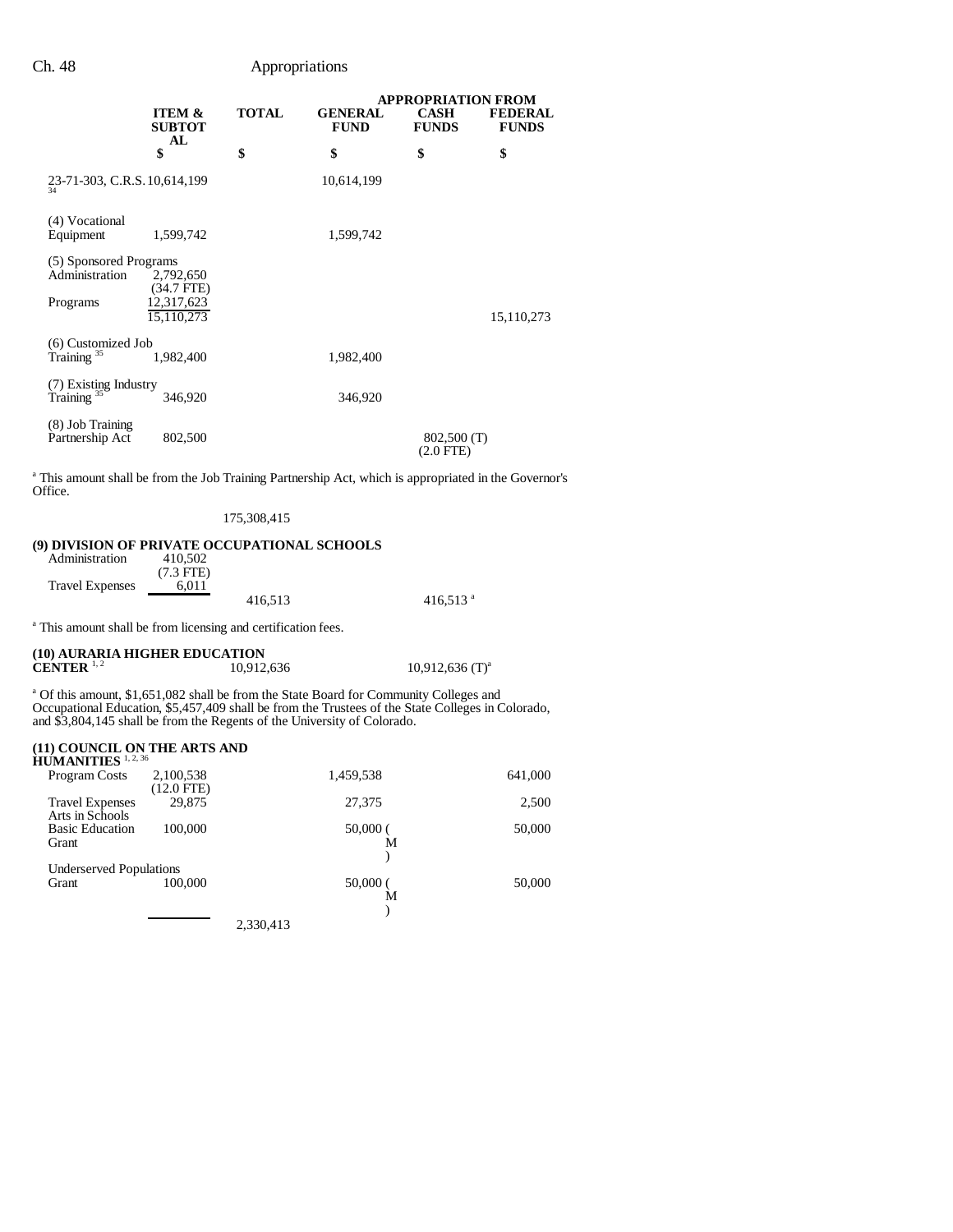| Appropriations |  |
|----------------|--|
|                |  |
|                |  |

|                                                                           |                                    |              | <b>APPROPRIATION FROM</b>     |                                        |                                |  |
|---------------------------------------------------------------------------|------------------------------------|--------------|-------------------------------|----------------------------------------|--------------------------------|--|
|                                                                           | <b>ITEM &amp;</b><br><b>SUBTOT</b> | <b>TOTAL</b> | <b>GENERAL</b><br><b>FUND</b> | <b>CASH</b><br><b>FUNDS</b>            | <b>FEDERAL</b><br><b>FUNDS</b> |  |
|                                                                           | AL<br>\$                           | \$           | \$                            | \$                                     | \$                             |  |
| (12) STATE HISTORICAL SOCIETY<br>(A) Administration<br>Administration and |                                    |              |                               |                                        |                                |  |
| General <sup>1, 2, 37</sup>                                               | 2,558,252                          |              | 1,573,338<br>$(48.2$ FTE)     | $510,650$ <sup>a</sup><br>$(15.9$ FTE) | 474,264<br>$(14.9$ FTE)        |  |
| <b>Travel Expenses</b>                                                    | 21,282                             |              | 10,496                        |                                        | 10,786                         |  |
| <b>Utilities</b>                                                          | 41.335                             |              | 23,293                        | $18,042$ <sup>a</sup>                  |                                |  |
| Cumbres and Toltec                                                        |                                    |              |                               |                                        |                                |  |
| Railroad<br>Commission<br>Certified Local                                 | 10,000                             |              | 10,000                        |                                        |                                |  |
| Government<br>Program<br><b>FOUR CORNERS</b>                              | 53,894                             |              |                               |                                        | 53,894                         |  |
| <b>HERITAGE</b>                                                           |                                    |              |                               |                                        |                                |  |
| <b>COUNCIL</b>                                                            | 5,000                              |              |                               | 5,000 $(T)^{b}$                        |                                |  |
|                                                                           | 2,684,763                          |              |                               |                                        |                                |  |
|                                                                           | 2,689,763                          |              |                               |                                        |                                |  |

<sup>a</sup> These amounts shall be from museum admission fees, user charges, and other sources of cash funds. Included in these amounts is \$6,291 for payment of statewide and departmental indirect costs and indirect cost recoveries from the Society Bookstore. b THIS AMOUNT SHALL BE FROM A THREE-YEAR MINERAL IMPACT ASSISTANCE

GRANT.

### **(B) Sponsored Programs**

| Program Costs          | 136.624 | $18.215$ <sup>a</sup> | 118.409 |
|------------------------|---------|-----------------------|---------|
| <b>Travel Expenses</b> | 8.376   | $1.785$ <sup>a</sup>  | 6.591   |
|                        | 145.000 |                       |         |

a These amounts shall be from grants from private sources.

| 2,829,763 |  |
|-----------|--|
| 2,834,763 |  |

### **(13) COLORADO ADVANCED**

**TECHNOLOGY INSTITUTE** 1, 2, 38

Program Costs 3,089,110  $(4.3 \text{ FTE})$ <br>27,646 Travel Expenses

3,116,756 3,116,756 (T)<sup>a</sup>

<sup>a</sup> This amount shall be from the Department of Local Affairs, Economic Development Programs.

#### **TOTALS PART VII (HIGHER**  $EDUCA$

| $\boldsymbol{\mathrm{TION}}$ 39 | \$1,078,104,20 | \$526,327,67 | \$525,426,12 <sup>a</sup> | \$26,350,40 |
|---------------------------------|----------------|--------------|---------------------------|-------------|
|                                 |                |              |                           |             |
|                                 | \$1,080,120,94 | \$526,368,07 | $$527,302,46^{\circ}$     | \$26,450,40 |
|                                 |                |              |                           |             |

<sup>a</sup> Of this amount,  $\frac{$37,719,502}{100,847}$  \$39,590,847 contains a (T) notation, and \$817,083 contains an (L) notation.